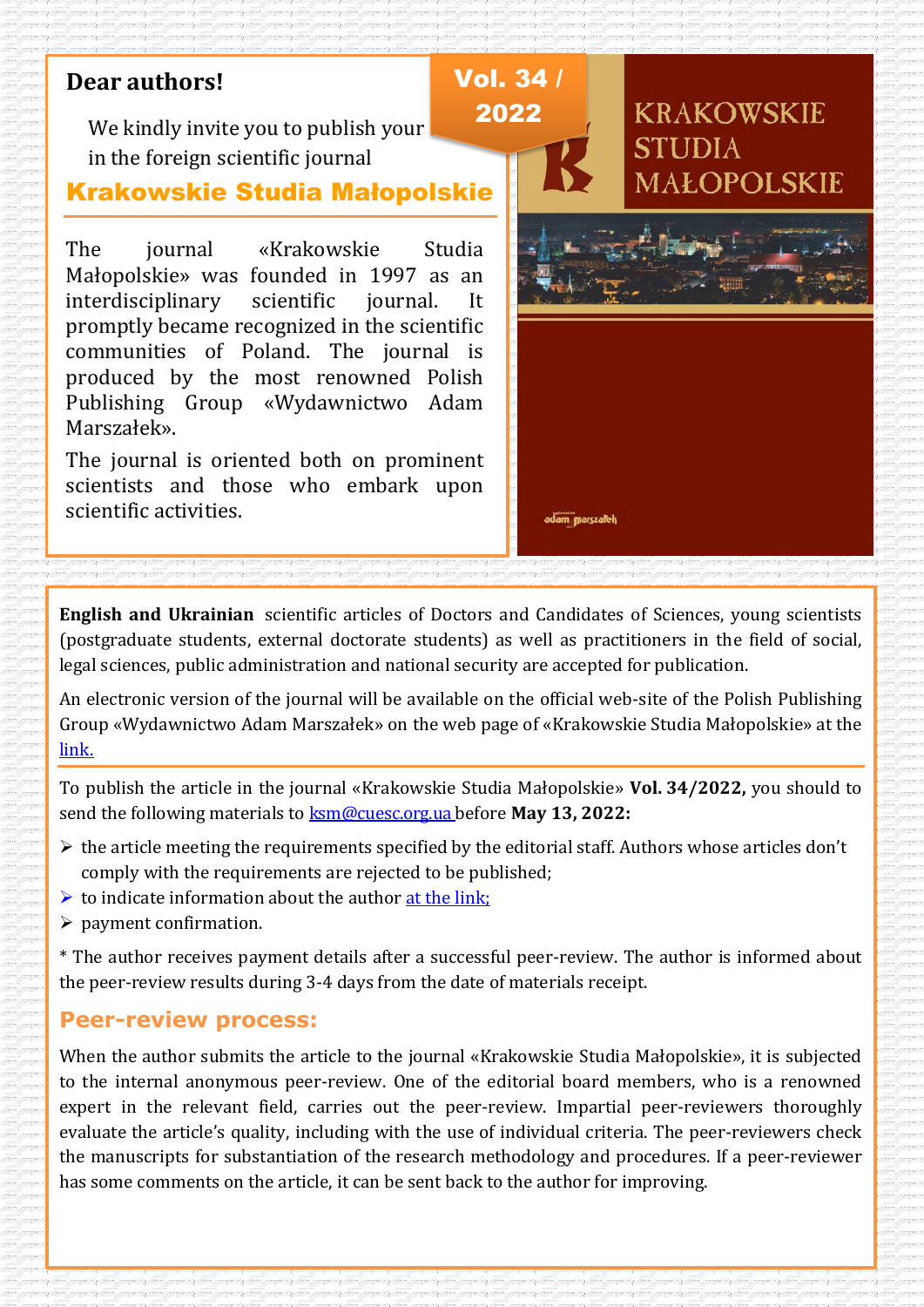### **General requirements for a scientific article:**

- author can't edit the manuscript once it is submitted, thus we encourage you to send the final version of the paper;

- the editorial staff does not return the submitted materials and reserves the right to make formal changes and add the necessary abbreviations;

- the article should present the author's considerations regarding a particular topic;

- the article should include ideas which are characterized by a high level of generalization and scientific novelty;

papers: 20.000–40.000 characters with spaces (also including abstracts, references, bibliography, tables, diagrams, and footnotes);

- **articles in Ukrainian** should include information about the author, topic, summary and key words **in English**.

### **Technical requirements:**

File format: \*.doc; \*.docx. Papers: 20.000–40.000 characters with spaces.

Fields – 2 cm (bottom) x 2 cm (top), 3 cm (left) x 1,5 cm (right); indention – 1.25 cm; line spacing  $-$  1.5 cm; font  $-$ Times New Roman; size – 14.

If the article has tables and (or) graphics, they should be compact, entitled: Times New Roman, 12 ps. The size of the tables and graphics shouldn't exceed a page width.

## **Sequence of placement of structural elements:**

### **At the front of the article, you should indicate:**

*title;*

*surname, name, patronymic of author (-s) of the article (no more than two persons);* 

*job position, place of employment/study, academic degree, rank (if any), e-mail;*

*ORCID ID.* If an author is not logged in ORCID, it is necessary to create an account at the link http://orcid.org/;

*summary and key words.*

Summary volume: minimum 150 words, maximum 250 words. After the summary it is necessary to add 5-8 key words or phrases, none of which duplicates the title of the article.

### **Text of the article:**

*Introduction* is an obligatory part of the research, where the author indicates topicality of the subject and actuality of scientific decisions. Goal of research should be clearly indicated along with the research tasks. It is necessary to specify the methodology of research, the logic of presentation of the investigated material.

The *main text* should be divided into content-rich sections with separate headings (up to 4-6 words).

The article should contain *conclusions* from the study, which present detailed findings from the study and the prospects for further research in this direction.

The article shall include in-text citations, as well as References list at the end of the article. The in-text citation should be marked with a number without brackets and dots using Microsoft Word References.

*References.* The references should be placed at the end of the paper in alphabetic order. It is composed according to standards APA (APA Style Reference Citations). There is an author (transliteration), title of the article (in square brackets, English translation), source name (transliteration), source data (city with the English mark), publishing house (transliteration). For example:

Bondarenko, I. (2002). Sudova systema Ukrainy ta yii reformuvannia v suchasnykh umovakh [Judicial system of Ukraine and its reforming in the modern conditions]. Pravo Ukrainy, no. 8, pp. 37–39.

Dikhtiievskyi, P. V., Lahniuk, O. M. (2015). Kadrove zabezpechennia sudiv zahalnoi yurysdyktsii: administratyvno-pravovyi aspekt [Staff assistance of of courts of general jurisdiction: administrative and legal aspect]. Kherson: Helevetyka. [in Ukrainian]